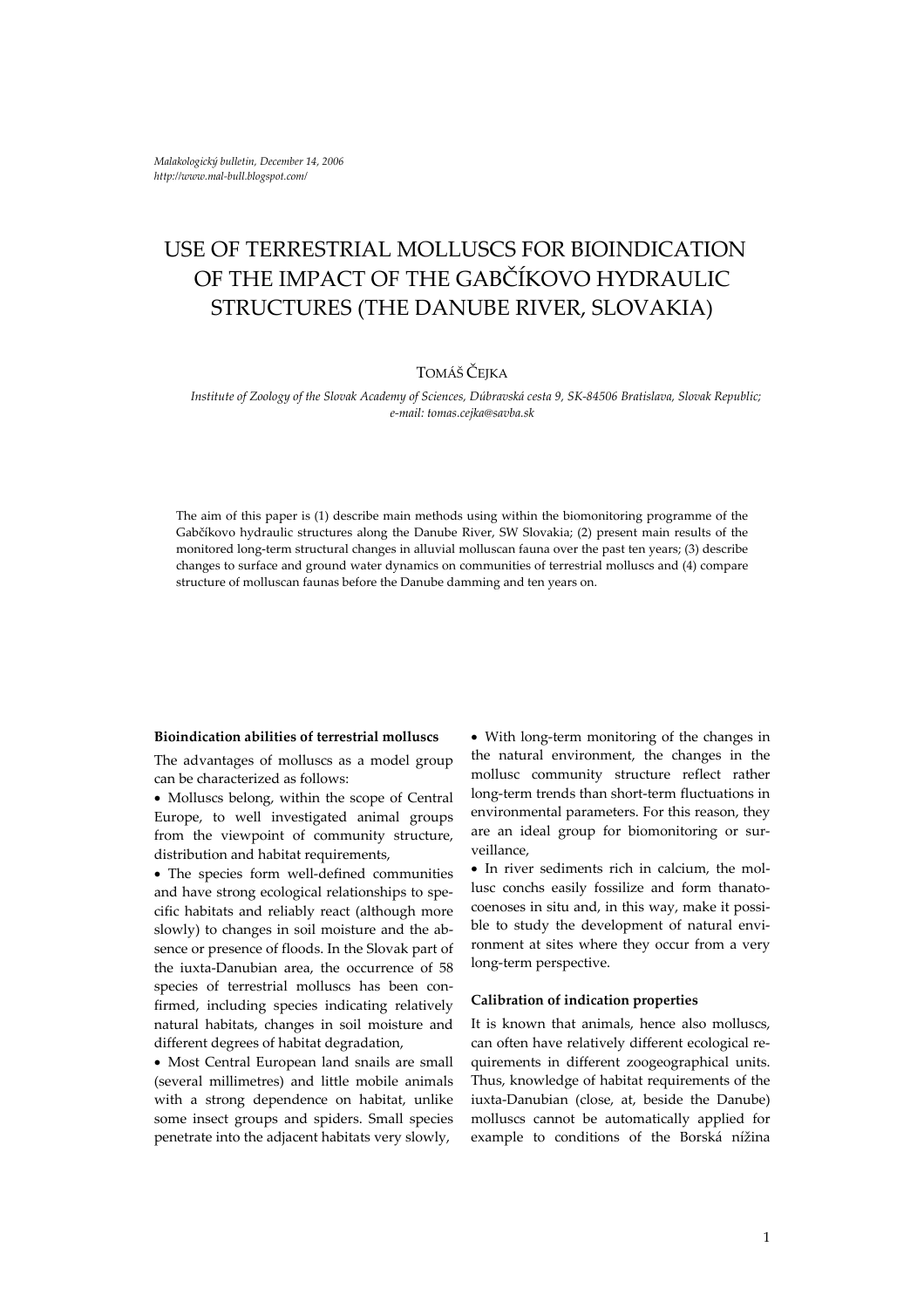lowland and not at all to more remote parts of Europe under the influence, for example, of the Atlantic climate. For this reason, results of monitoring from geographically and climati‐ cally distant areas are not fully comparable.

Prior to a monitoring investigation, a calibrating indication investigation must be carried out in each area where the local ecological requirements of individual species are not known in detail in order to determine (calibrate) them by means of the methods given below.

### **A brief description of methods and interpreta‐ tion of results**

#### *Field and laboratory work*

When evaluating changes in the natural environment by means of molluscan communities, the quantitative and semi‐quantitative methods are used. The most applied method is the volume method, with which a standardised volume (mostly 5 litres) of litter and soil upper lay‐ ers are taken from several places in a homogenous plot, approximately up to a depth of 3‐5 cm. After washing, drying and subsequent sieving, the mollusc conchs are sorted from individual fractions, identified and counted. The proportion of individual species in a sample of the community determines its character (mutual proportion of hygrophilous, shadow‐preferring, hygrotolerant or euryecious species). Another, less frequently used method is the qaudrat method, which differs just by collecting litter and soil substrate over a specific surface area (e.g.  $50 \times 50$  cm). In this case the number of molluscs is related to the area unit.

#### *Analysis and synthesis of data*

Counting individuals in samples gives us ab‐ solute data, which should firstly be transformed (converted to a scale determined by experts, transformed logarithmically, etc.), to be pre‐ pared for statistical analysis. In addition, to usual descriptive quantitative characteristics like population density, relative abundance (dominance) and structural characteristics like diversity and equitability, data can be subjected also to different methods of multivariate analy‐ sis (cluster analysis, ordination), which helps us visualise the data structure and makes data in‐ terpretation easier. Results obtained in individual years can be continuously compared and the trends estimated.

## *Principles for selection of investigation plots and problems of data interpretation*

Within the scope of the monitoring plots set by the monitoring coordinator, the structurally most homogeneous parts are to be selected, in which specific investigation plots are then established. Investigation plots of 50×50 m are suitable. The investigation plots should be situated as far from the stand margin as possible to eliminate the edge effects. It is important to en‐ sure that the monitoring plots remain unaffected by silvicultural interventions (e. g. thin‐ ning or even timber exploitation) during the whole period of monitoring. Otherwise, we would be monitor the influence of silvicultural, but not the influence of changes to hydrological conditions.

Problems with sampling arise on those plots that are flooded by surface water several times a year. After a flood most molluscs are washed away from the plot or the local patchy structure of communities is mixed by water turbulence. For this reason the samples obtained 5‐8 weeks after the flood are hardly interpretable from the viewpoint of moisture changes. Another prob‐ lem of data interpretation arises in the habitats situated at a considerable distance from the flood zone and which remain for a long time out of the influence of floods, especially in habitats situated on elevated places (terrace platforms, fluvial levees), where the ground water table is deep and does not influence the hydropedological regime in the soil upper lay‐ ers. In such a habitat it is mostly problematic to interpret changes in molluscan communities as a direct consequence of water regime changes.

## **Influence of changes to surface and ground water dynamics on communities of terrestrial molluscs**

Molluscs, and their communities, reliably react to changes in soil moisture and the absence or presence of floods.

(a) Habitats frequently flooded by more or less destructive (streaming) surface floods are char‐ acterised by the exclusive presence of polyhy‐ grophilous species and by a naturally low al‐ pha‐diversity of communities (in average 12 species). The poorest in the number of species are molluscan communities in the initial stages of floodplain forest (in average 6 species) [3, 4]. Only those species that are adapted to flood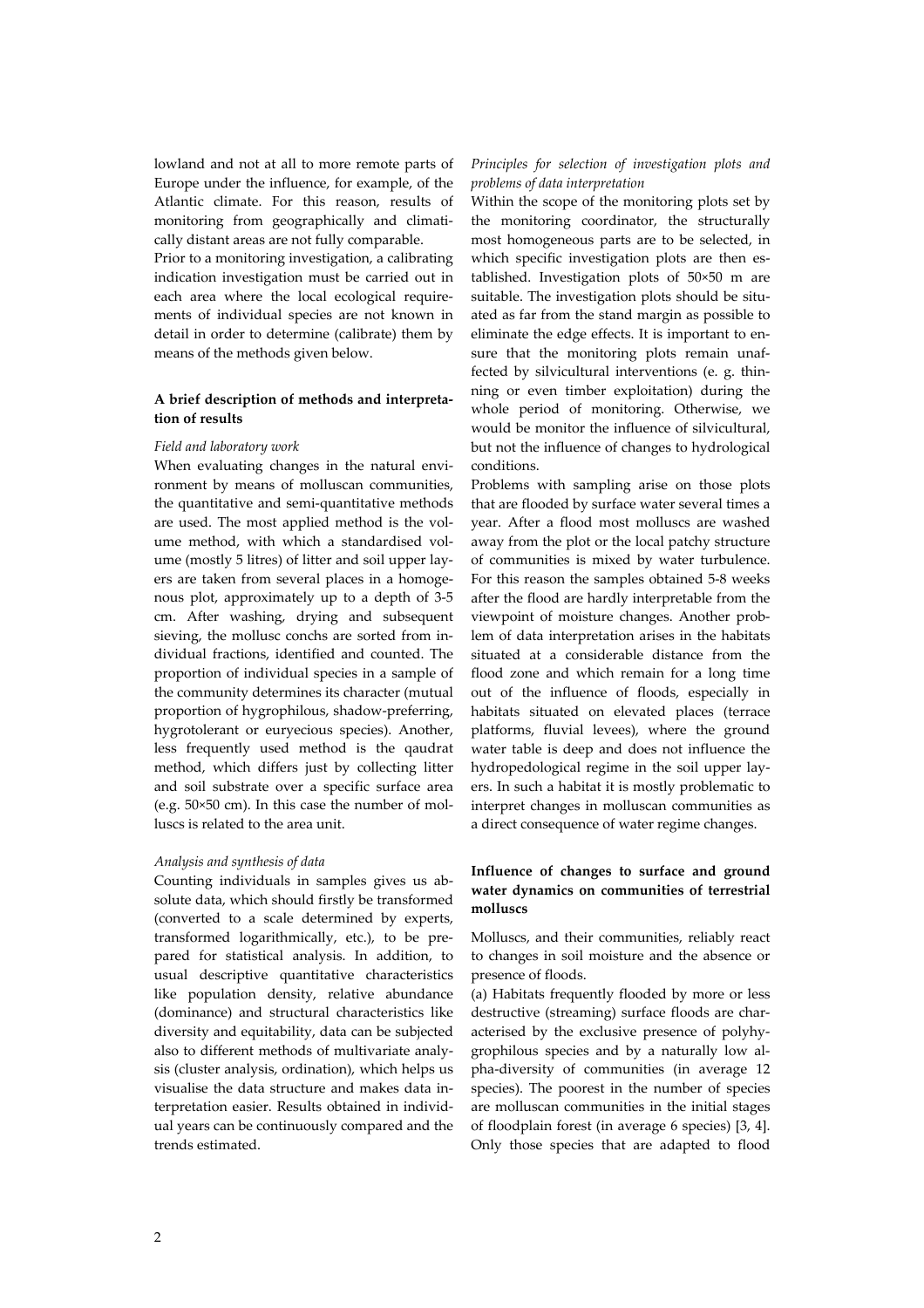conditions survive there. They are represented especially by larger species that are able to escape from the rising water level by climbing onto trees (*Arianta arbustorum*, *Cepaea hortensis*, *Succinea putris*, *Oxyloma elegans*, *Trochulus his‐ pidus*, *Trochulus striolatus danubialis*) or that are able to survive for a time directly in the water or in different water-bearing substrates, especially in deposits of plant material (*Zonitoides nitidus*, *Pseudotrichia rubiginosa*, *Carychium minimum*, and partly also probably *Trochulus striolatus da‐ nubialis* and *Trochulus hispidus*).

In recently flooded habitats, which are covered after an intensive flood by a silt crust, the poly‐ hygrophilous species *Oxyloma elegans*, *Succinea putris*, *Zonitoides nitidus* and *Pseudotrichia rubigi‐ nosa* appear as pioneer species. Other strongly hygrophilous species, *Carychium minimum*, ap‐ pears later, because it is a small species having a small dispersal power, and the oligotrophic type of substrate does not satisfy its trophic re‐ quirements.

(b) In sporadically flooded parts of the flood‐ plain, which are influenced by surface waters only at high or very high water levels in the Danube, but which have a high level of ground water and a moist to waterlogged substrate, the dominant species are *Carychium minimum* and *Zonitoides nitidus*, while *Succinea putris*, *Arianta arbustorum*, *Trochulus striolatus danubialis*, *Tro‐ chulus hispidus*, *Deroceras laeve* or also *Euconulus praticola* occur as subdominant species.

(c) Habitats with the natural or semi‐natural hydrological regime mentioned above, which see a sudden drop in the ground water level or the halting of the influence of floods, are at first penetrated by moderately hygrophilous species (*Semilimax semilimax*, *Cochlicopa lubrica*, *Suc‐ cinella oblonga*, *Vitrea crystallina*), while the poly‐ hygrophilous species start to decline and free up niches for mesohygrophilous or eurytopic forest species (*Alinda biplicata*, *Monachoides in‐ carnatus*, *Fruticicola fruticum*, *Aegopinella nitens*) or even for euryecious or anthropotolerant spe‐ cies (*Punctum pygmaeum*, *Limax maximus*, *Helix pomatia*). According to the degree of moisture the new community gradually obtains a structure corresponding to a specifically drier habitat type, mostly characteristic of a degraded com‐ munity with a certain portion of xenocenous and anthropotolerant species (*Limax maximus*, *Arion fasciatus*, *Arion lusitanicus*).

#### **Influence of silviculture on molluscs**

From the 48 species of terrestrial molluscs regularly occurring in the iuxta‐Danubian floodplain forests, as many as 32 species also occur in older poplar lignicultures [1, 3]. Ac‐ cording to existing data, the most constant species inhabiting the stands of poplar cultivars are *Monachoides incarnatus*, an eurytopic forest spe‐ cies, which reaches a dominant to subdominant position here, and *Fruticicola fruticum* having similar ecological requirements as *Monachoides incarnatus*, but only managing a subdominant to receding position here. Among the constant species, the forest mesohygrophilous *Aegopinella nitens*, forest hygrophilous *Arianta arbustorum* and forest eurytopic *Alinda biplicata* also should be named. *Cochlicopa lubrica*, *Cepaea hortensis* and *Trochulus striolatus danubialis*, having opti‐ mum conditions in moister sites in willow‐ poplar forests, and forest hygrophilous species *Vitrea crystallina*, *Urticicola umbrosus* and *Clausi‐ lia pumila*, as well as forest mesohygrophilous *Cochlodina laminata* occur here mostly as sub‐ dominant species [3]. Richterová [11] found 28 species in poplar ligniculture of the within‐dike zone. The most frequent were forest hygrophi‐ lous species *Arianta arbustorum*, *Trochulus striolatus danubialis*, *Vitrea crystallina*, *Cepaea hortensis* and *Fruticicola fruticum*, mesohy‐ grophilous forest species (*Aegopinella nitens*, *Monachoides incarnatus*) and polyhygrophilous *Carychium minimum*. As dominate species she gives *Aegopinella nitens*, *Punctum pygmaeum* and *Carychium minimum*, but the largest portion of the community consisted of euryecious species (22%) and eurytopic forests species (17%).

The above enumeration shows that the forest species of the Illyrian regiotype (sensu Lisický [6]) were able to successfully adapt to conditions of economic forest stands and to cyclical anthropogenous disturbances (clear‐cuttings, overall soil preparation etc.). Even species of the regiotype of forest permanent dwellers do not represent an exception. The poplar cultivars have their moisture optimum in dry types of softwood floodplain forests (especially at sites of the *Salici‐Populetum typicum* variety with *Swida sanguinea*), in transitional floodplain for‐ ests (*Fraxino‐Populetum*) and in the surround‐ ings of Bratislava also in sites of moister hard‐ wood floodplain forests (*Ulmo‐Fraxineta*). Hence, individual habitat types have a corre‐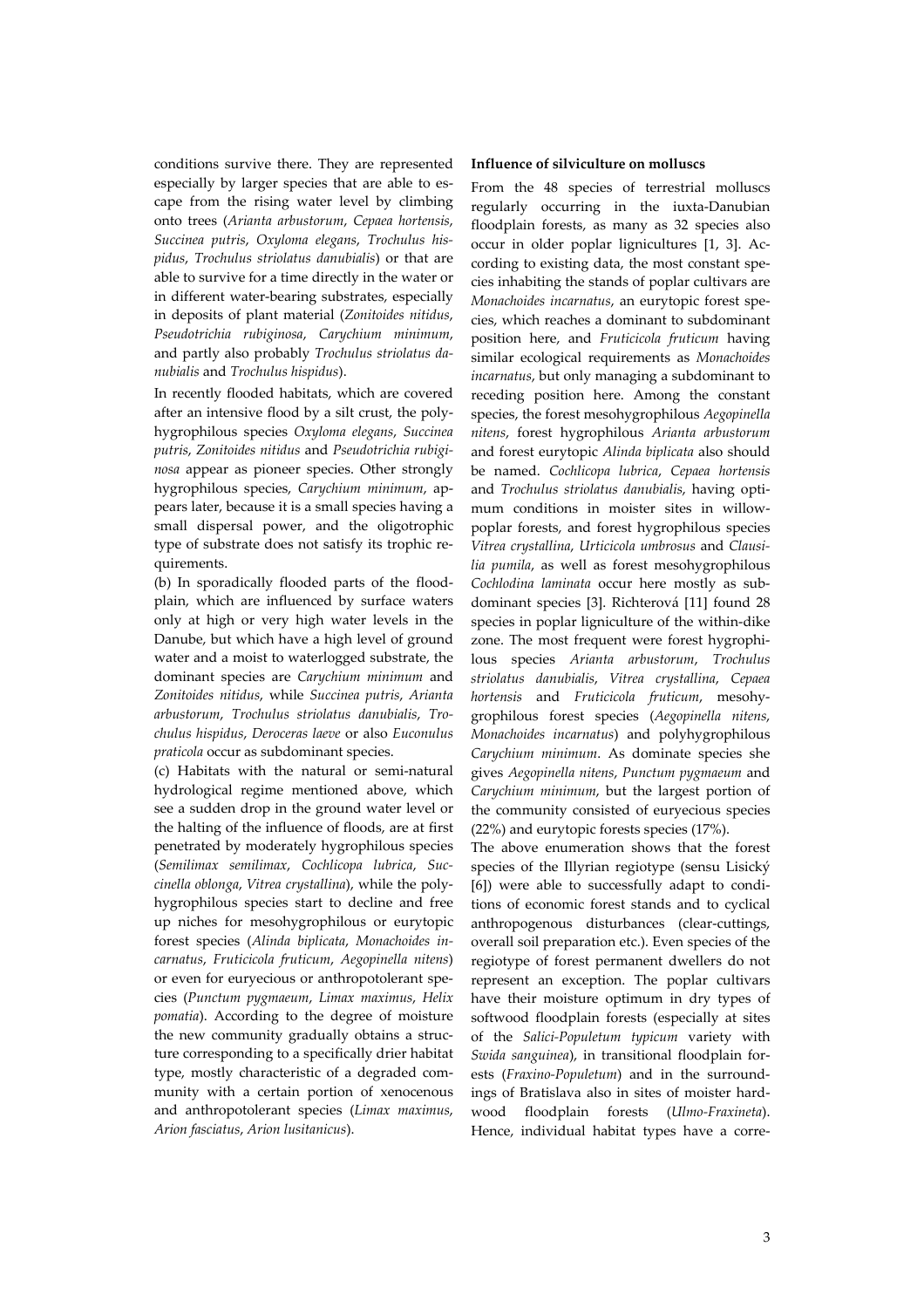sponding structure of molluscan communities. We do not exclude the potential occurrence of *Cochlicopa nitens*, *Succinella oblonga* and *Euconu‐ lus praticola* in moist habitats. They are present in this territory, but occur rarely. As to *Colu‐ mella edentula*, to date it seems that it escapes medium‐moist habitats (transitional floodplain forests and drier varieties of willow‐poplar floodplain forests) and very moist habitats (it probably cannot tolerate floods) [3].

In young stands of poplar cultivars, in depend‐ ence on the habitat, usually *Trochulus hispidus* (in moister habitats) *Aegopinella nitens*, *Mona‐ choides incarnatus* and *Urticicola umbrosus* (in drier habitats) predominate. Remarkable is also the occurrence of other forest species, for example *Cochlodina laminata* and *Trochulus striolatus danubialis*, whose occurrence in this type of stands was not originally expected. Insufficient shadowing by the tree canopy in the case of young stands is substituted by high and dense ruderal vegetation and, if stumps remained at the place of clear-cut plots, also "sprout enclaves", in which even some forest hygrophi‐ lous species are able to survive due to a favour‐ able microclimate.

## **Long‐term changes in the structure of iuxta‐ Danubian fauna**

## *Structure of iuxta‐Danubian mollusc fauna in the past (evaluated based on thanatocoenoses)*

A knowledge of the history of development of hydrological and habitat conditions in individ‐ ual plots is necessary foremost in order to pro‐ duce an objective evaluation of the so-called zero state of the natural environment, but also for evaluation of the subsequent sequence of changes caused by the changed hydrological regime.

In spite of existing local investigations, the general question still remains as to when and how the present iuxta‐Danubian geobiocoenoses originated? There is a relatively clear answer in the case of floodplain forests, especially for the strip of floodplain forests in the within‐dike zone. The floodplain forests doubtlessly existed there already in the prehistoric period (younger Holocene) [5]. They were, however, probably much more extensive, and so the present strip

in the within‐dike zone is just a reduced relict of them.

In the Danube calciferous sediments, mollusc conchs preserve well and often form complete thanatocoenoses (death assemblages). Accord‐ ing to thanatocoenoses, which can be dated, in addition to radiocarbon methods, also on the basis of old maps, the habitat conditions of specific localities can be relatively accurately reconstructed. Mostly a complete successive series of the habitat can be reconstructed.

According to existing findings of Holocene's mollusc fauna, it is probable that a border sepa‐ rating the wide zone of flooded floodplain for‐ ests from the elevated, drier and partly steppe‐ like interior of the Žitný Ostrov Island run ap‐ proximately along the area of the present village of Vrakúň. Hence in the past (in younger Holo‐ cene), the floodplain on the present Slovak territory had a width of about 10 km (today in the widest part at the village of Baka it is only 3 km) [8]. The question of the steppe‐like enclaves within the floodplain is dealt with in [8, 9]. As yet the dating of individual processes is missing, together with knowledge of the topog‐ raphical distribution of individual geobiocoe‐ noses, which can be made more accurate only by further investigation of recent and fossil mollusc fauna, prehistoric settlements and by searching for data in archive documents from this area.

From the perspective of the changes caused by the Gabčíkovo hydraulic structures, the period before the so-called Lanfranconi regulation of the Danube for the medium water (1886‐1896) is of particular interest. The mollusc thanatocoe‐ noses in the iuxta‐Danubian area were studied by Pišút & Čejka [10]. According to historic maps, they dated the absolute age of sediments and by means of mollusc thanatocoenoses re‐ constructed the complete succession series of the floodplain forest from its initial stage to the present transitional floodplain forest (period of 1791–1999, i.e. 208 years). They confirmed the occurrence of similar types of floodplain forests as those occurring in the iuxta‐Danubian area at present and the occurrence of thanatocoenoses, whose structure approximately corresponds to the structure of the most preserved forest mol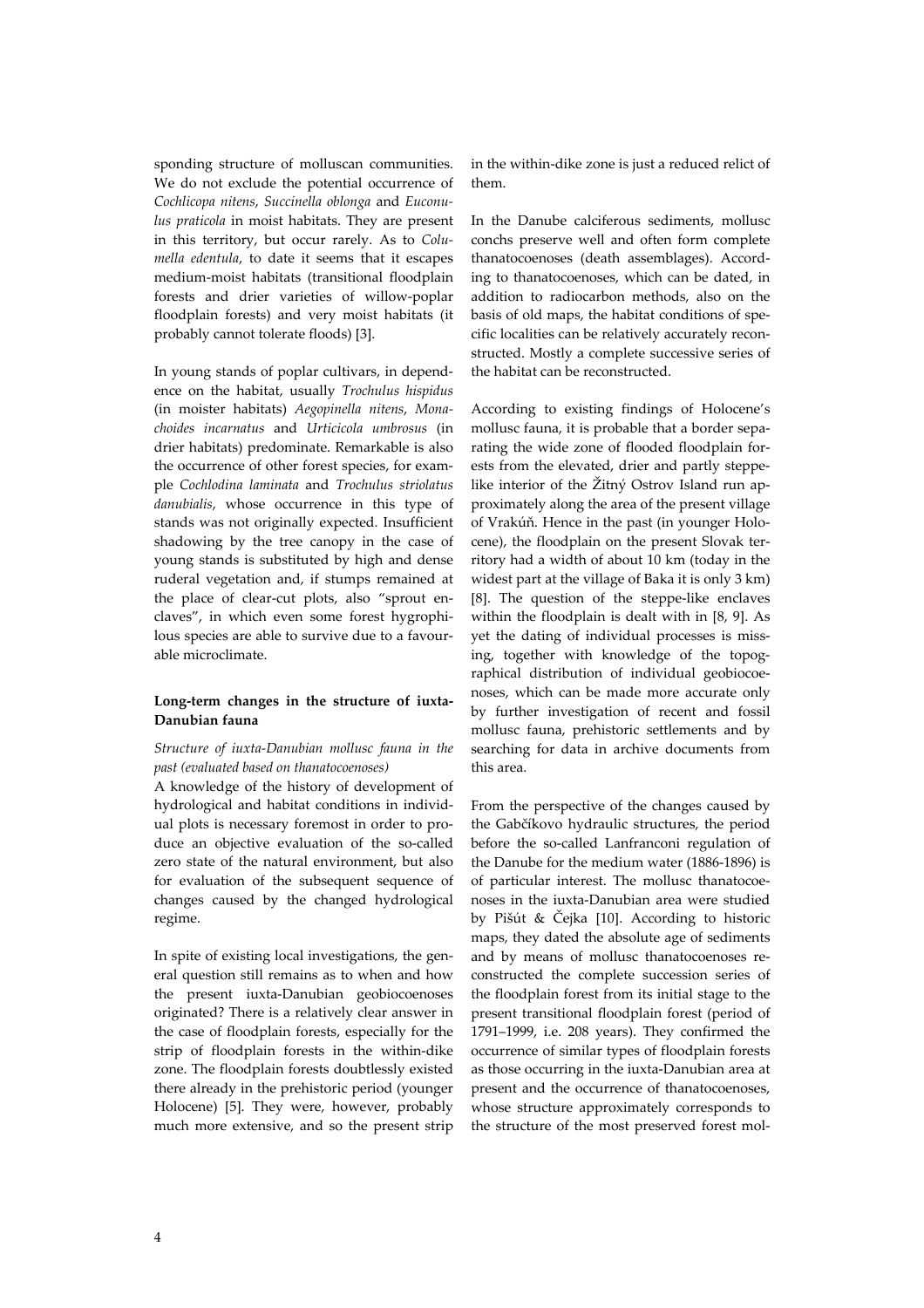luscan communities occurring at present in the area between the villages Dobrohošť and Sap. The total area of the moistest types of softwood floodplain forests with corresponding malacocoenoses was, of course, much larger in the past than at present and showed a more natural structure of stands. This is obvious even upon comparison of phytocoenological relevés from the 1940‐1950‐s with the present ones [12, 13]. Unfortunately, there are no quantitative or semi‐quantitative data available on molluscan communities in the iuxta‐Danubian area from the first half of the 20th century. Therefore the only possibility of comparison is an extensive paleoecological investigation of recent Danube sediments.

## **Mollusc fauna structure before the Danube damming and ten years on**

In the beginning it must be noted that before the Danube damming there were two principal types of molluscan communities: (1) molluscan communities of the softwood, willow poplar floodplain forests and (2) those of hardwood floodplain forests.

The iuxta‐Danubian area can be divided from the viewpoint of molluscan communities into the following parts:

(1) the surroundings of the Čunovo reservoir on the stretch Bratislava – Dobrohošť,

(2) the by-passed area of the Gabčíkovo hydraulic structures on the stretch Dobrohošť – Sap,

(3) the stretch downstream from the mouthing of the tail‐race canal (Sap – Klúčovec),

(4) the area of Čičov village out of the direct influence of the Gabčíkovo hydraulic structures.

In the first stretch, the level of ground water in‐ creased after the Čunovo reservoir was filled and the hydropedological regime became re‐ naturalized. The habitats in this area were, however, void of any larger influence of the groundwater level and relied exclusively on rainwater. The original hygrophilous communities disappeared and the habitats in the course of revitalization are lacking in immigration sources of autochthonous mollusc populations due to the absence of the possibility of passive (drifting by floods) or active spreading [2, 3].

In the second stretch, after the damming, the groundwater level declined in the zone running along the Danube old main channel. The changes appeared first of all in the representa‐ tion of individual subtypes of softwood flood‐ plain forests with characteristic structure of molluscan communities. In the by‐passed area molluscan communities of the moistest types of floodplain forest are disappearing, especially those bound to the subassociations *Salici‐Popu‐ letum phragmito‐caricetosum* and *Salici‐Populetum myosotidetosum*. After the damming, most of these types of molluscan communities started to restructure on "drier" types bound to various degraded types of willow‐poplar floodplain forests (*Salici‐Populetum typicum*).

In the third stretch, the Danube riverbed bottom deepened, but the water levels were not significantly changed. For the moment this has not re‐ flected on the communities of terrestrial molluscs, but in future we cannot exclude adaptive changes caused secondarily by vegetation changes resulting from the eventual changing of the ground water level.

The fourth stretch at the village of Čičov is out of the direct influence of the Gabčíkovo hy‐ draulic structures.

Expected development of the molluscan communities structure while saving the present hydrological regime.

The existing hydrological regime is relatively satisfying only from the viewpoint of revitalization of ground water levels at the Čunovo reservoir (the floodplain stretch downstream from Bratislava). However, with some exceptions, this area is not regularly flooded. Upon high discharges in the Danube, some parts of the area in the stretch between the Prístavný Most Bridge and Čunovo are flooded (for example at the Rusovské Ostrovy Islands). Areas situated behind the flood protective dikes are not flooded. Accounting for the relatively high level of ground water, the conditions for terrestrial mollusc are potentially satisfying. How‐ ever, the polyhygrophilous species have almost disappeared due to insufficient moisture and the absence of floods. These species are already unable to colonize these habitats either pas‐ sively or actively. Some chance for the revitali‐ sation of molluscan communities might be the